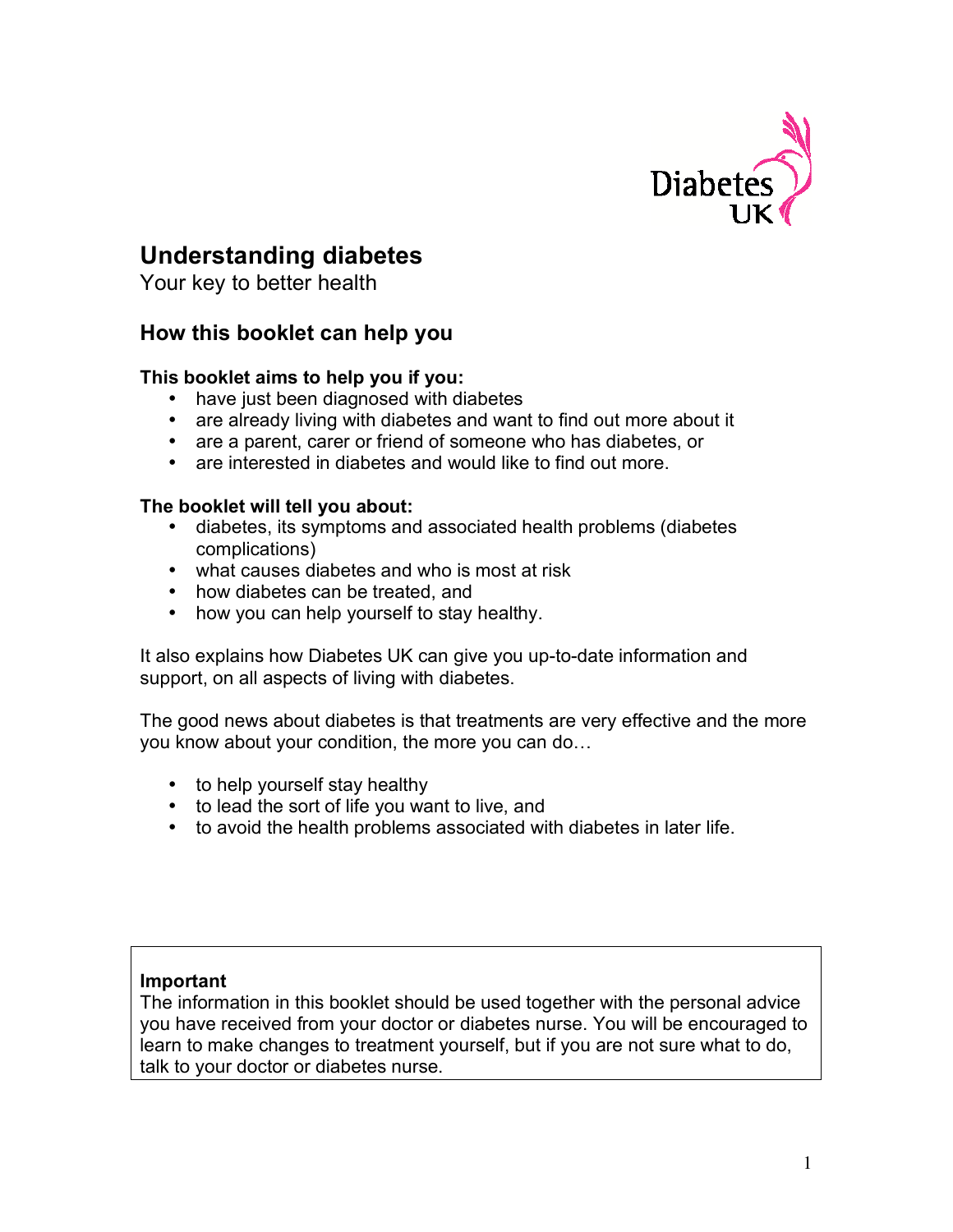## **What is diabetes?**

Diabetes describes a condition in which the body cannot make proper use of carbohydrate in food because the pancreas does not make enough insulin, or the insulin produced is ineffective, or a combination of both.

Insulin is the hormone that helps glucose (sugar) from the digestion of carbohydrate in food, move into the body's cells where it is used for energy. When insulin is not present or is ineffective, glucose builds up in the blood.

This is because insulin is the key, which unlocks the door to the body's cells. Once the door is unlocked glucose can enter where it is used as fuel for energy so we can work, play and generally live our lives.

If there is no insulin present in the body, as in Type 1 diabetes, then there is no key to unlock the door and the glucose stays in the blood.

When there is not enough insulin, the cell doors are only partially unlocked, or when there is lots of insulin but the lock doesn't work properly (sometimes referred to as insulin resistance), this is Type 2 diabetes.

Because the excess glucose stays in the blood and isn't being used as fuel for energy, people with untreated diabetes often feel very tired, pass large amounts of urine and are extremely thirsty.

As people with diabetes have problems with their insulin, it is necessary for them to take steps to either create insulin or to help the insulin they are making, work better. This can be done through a healthy lifestyle and treatment.

By following a treatment plan, which includes healthy diet and regular physical activity, people with diabetes can control the amount of glucose in the blood and lead a healthy life.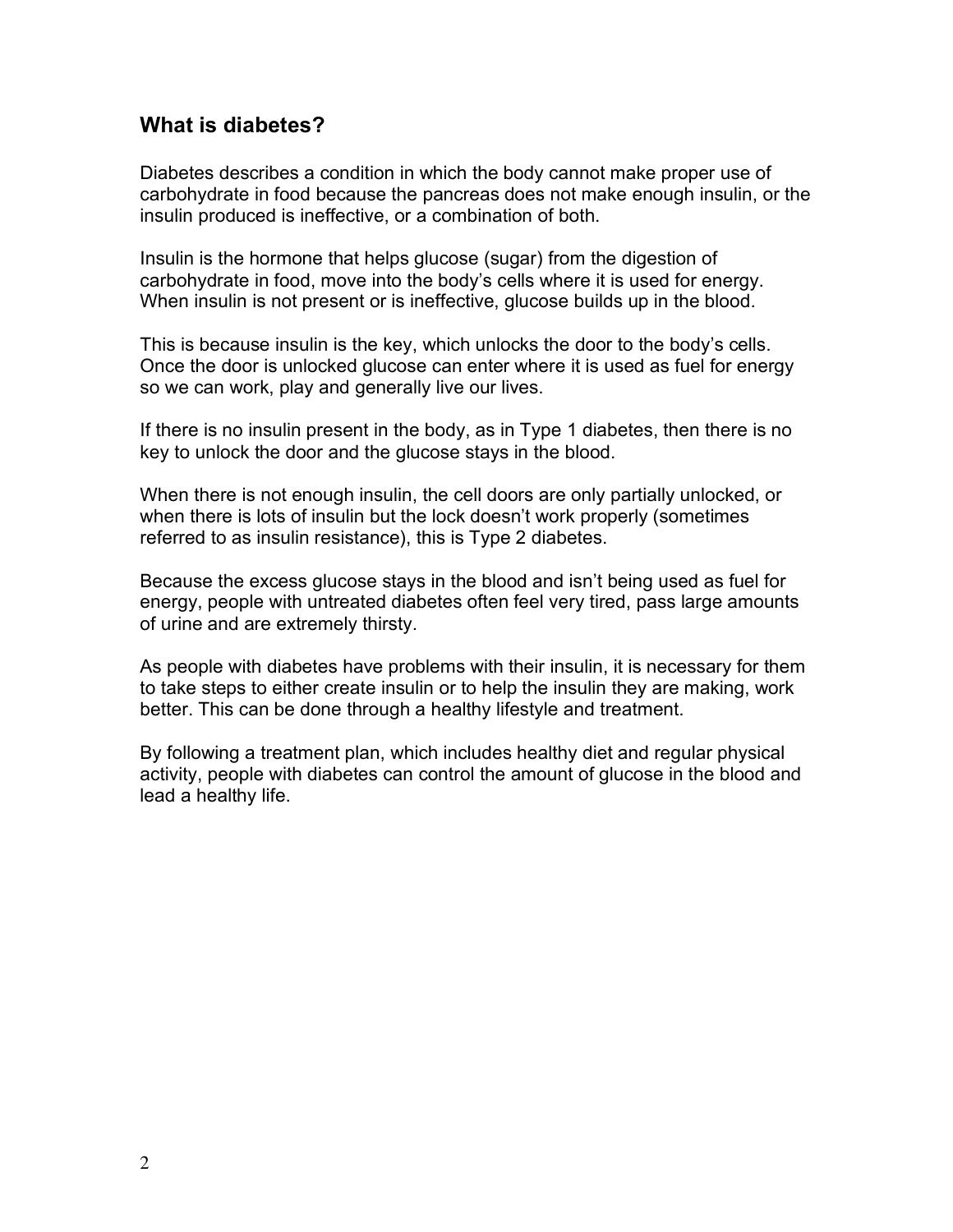## **What are the symptoms of diabetes?**

**The main symptoms of diabetes are:**

- **increased thirst**
- **going to the loo all the time – especially at night**
- **extreme tiredness**
- **unexplained weight loss**
- **genital itching or regular episodes of thrush**
- **blurred vision**
- **slow healing of cuts and wounds.**

Type 2 diabetes develops slowly over a period of years. Some people may not notice any symptoms at all and their diabetes is only picked up in a routine medical check up. Some people may put the symptoms down to 'getting older' or 'overwork'.

Type 1 diabetes develops much more quickly, usually over a few weeks. In both types of diabetes, the symptoms are quickly relieved once it treated. Early treatment will also reduce the chances of developing the serious diabetes complications.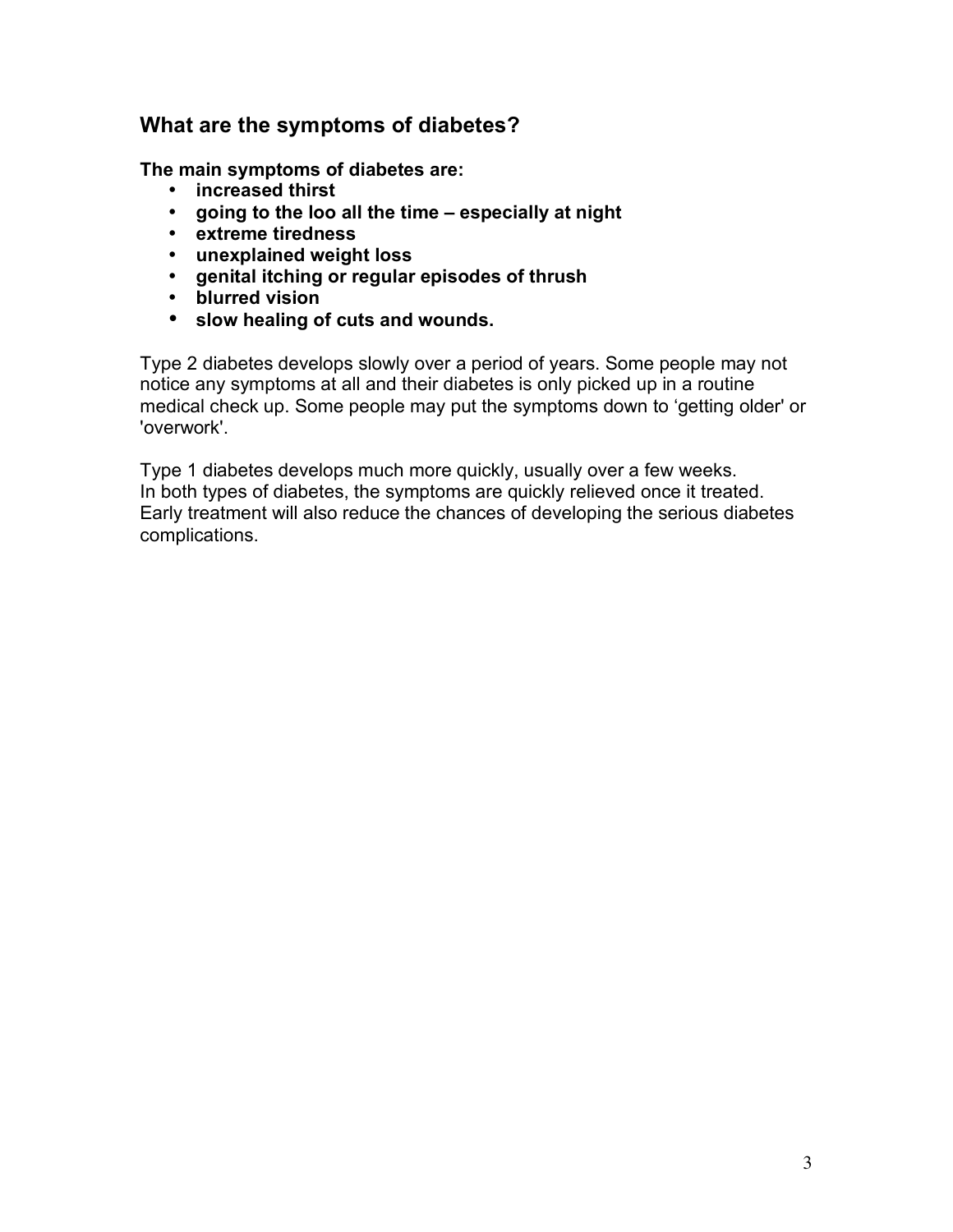## **Who gets diabetes and what causes it?**

**Diabetes is a common health condition. About 1.4 million people in the UK are known to have diabetes. And for every person who knows that they have the condition, there is probably another person with diabetes who does not yet know. Over three-quarters of people with diabetes have Type 2 diabetes.**

Although the condition can occur at any age, it is rare in infants and becomes more common as people get older.

#### **Type 1 diabetes**

Type 1 diabetes develops when the insulin-producing cells in the pancreas have been destroyed. Nobody knows for sure why these cells have been damaged but the most likely cause is the body having an abnormal reaction to the cells. This may be triggered by a viral or other infection. Type 1 diabetes used to be known as insulin dependent diabetes (IDD).

People who develop diabetes under the age of 40 and especially in childhood, usually have this type of diabetes, however it can happen at any age.

#### **Type 2 diabetes**

Type 2 diabetes usually appears in middle-aged or older people, although more frequently it is being diagnosed in younger overweight people and is known to affect African-Carribean and South Asian people at a younger age. The main cause is that the insulin that the body produces doesn't work properly (insulin resistance).

Some people wrongly describe Type 2 diabetes as 'mild' diabetes. There is no such thing as mild diabetes. All diabetes should be taken seriously and treated properly .

Type 2 diabetes used to be known as non insulin dependent diabetes (NIDD).

#### **The people most at risk of Type 2 diabetes:**

- are white people aged over 40 years and people from African-Caribbean, Asian and minority ethnic groups aged over 25 who
	- $\circ$  have a family history of diabetes
	- $\circ$  are overweight
	- o have high blood pressure, heart disease or have had a heart attack
- have had a borderline high blood glucose test
- are women with polycystic ovary syndrome who are overweight
- are women who have had high blood glucose levels during pregnancy (gestational diabetes).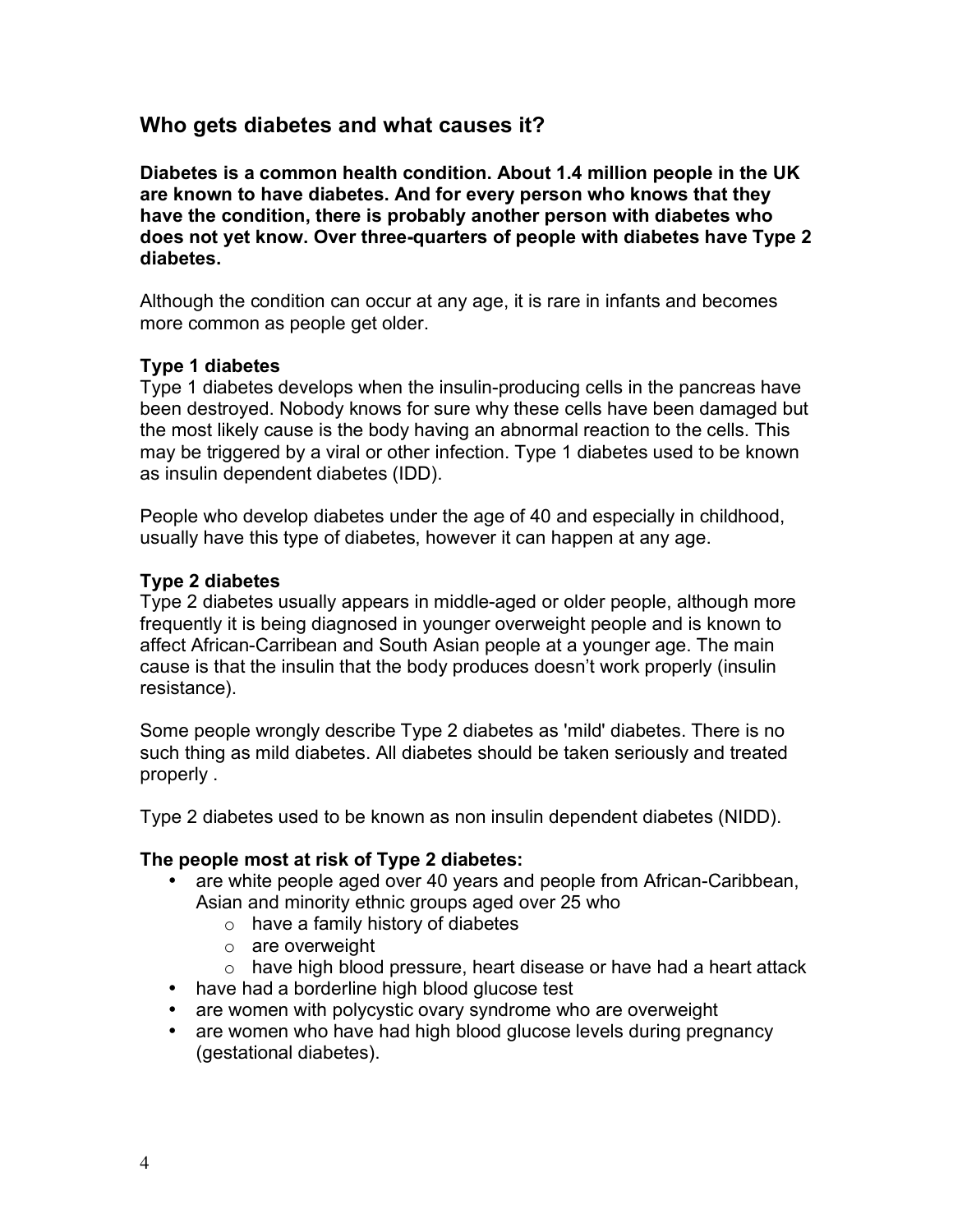## **Other causes of diabetes**

There are some other causes of diabetes, including certain diseases of the pancreas, but they are all very rare.

### **… and some things that do not cause diabetes:**

- eating sweets or sugar does not cause diabetes
- stress does not cause diabetes although it may make the symptoms worse in people who already have the condition
- sometimes an accident or an illness may reveal diabetes if it is already there, but they do not cause it.

**You cannot catch diabetes from somebody, nor can you give it to anyone.**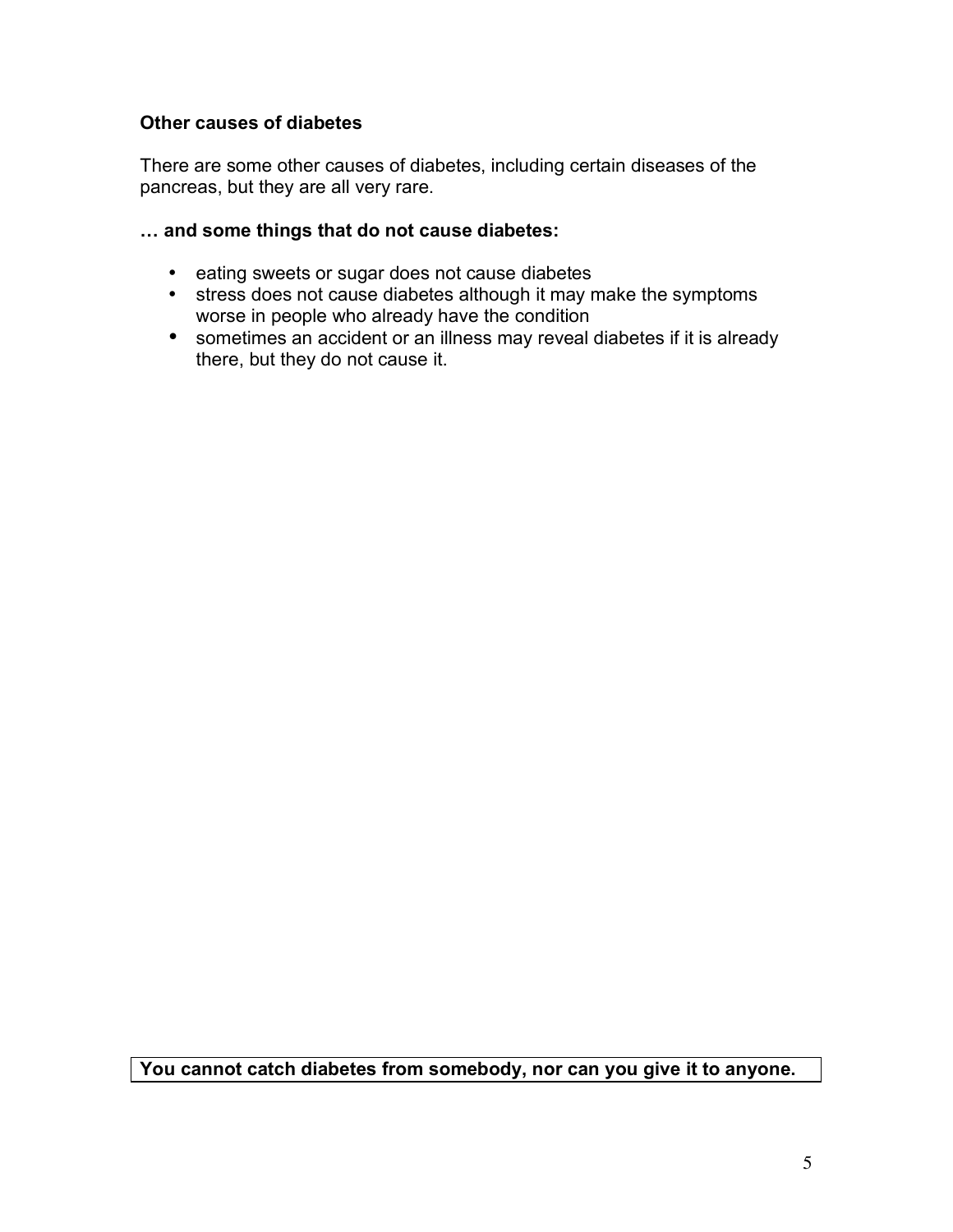# **Help yourself to stay healthy**

**If you have diabetes, you may need to make some changes to your way of life. However, by sticking to your management plan, monitoring your condition and following a healthy lifestyle, you should be able to continue your normal, day-to-day life and take part in the activities you have always enjoyed.**

The long-term benefits of healthy eating and regular physical activity outweigh the excuses we can all make not to follow a healthy lifestyle. A positive attitude, careful planning and support from your family, friends and diabetes team all help.

## **Healthy eating**

What you eat directly affects your blood glucose levels. It can also affect the amount of fat, such as cholesterol in your blood. By choosing healthy foods and being active you will help manage your blood glucose levels and your weight. The diet for people with diabetes is not a special diet. It is the normal healthy diet recommended for everybody – low in fat, sugar and salt, with plenty of fruit, vegetables and starchy foods. Healthy eating is good for everybody, so there is no need to prepare separate meals for you and your family. You do not need to buy special foods either, so relax, and learn how to enjoy a varied balanced diet.

When you are first diagnosed with diabetes, your doctor should arrange for you to see a state registered dietitian who will give you individual dietary advice and discuss, if necessary, how to adapt your meals to make them healthier. In the meantime here is some information to get you started.

**1.** Eat regular meals based on starchy foods such as bread, pasta, chapatis, potatoes, rice and cereals. This will help to control your blood glucose levels. All varieties are fine, but try to include more of the wholegrain ones.

**2.** Try to cut down on the fat you eat as this will help you to lose weight, which will help you to control your diabetes. Eat less saturated (animal) fats in particular as this type of fat is linked to heart disease.

#### **Tips to reduce your saturated fat intake:**

- Choose low-fat dairy foods such as skimmed or semi-skimmed milk, lowfat yoghurt, ice cream and custard.
- Choose lean meat/mince and skinless chicken/poultry and trim all visible fat before cooking.
- Use low-fat cooking methods such as grilling, microwaving, steaming, dry roasting, poaching or barbecuing.
- Skim the fat off the top of casseroles, stews and curries.
- Choose monounsaturated oils and spreads like olive, rapeseed and ground nut oils.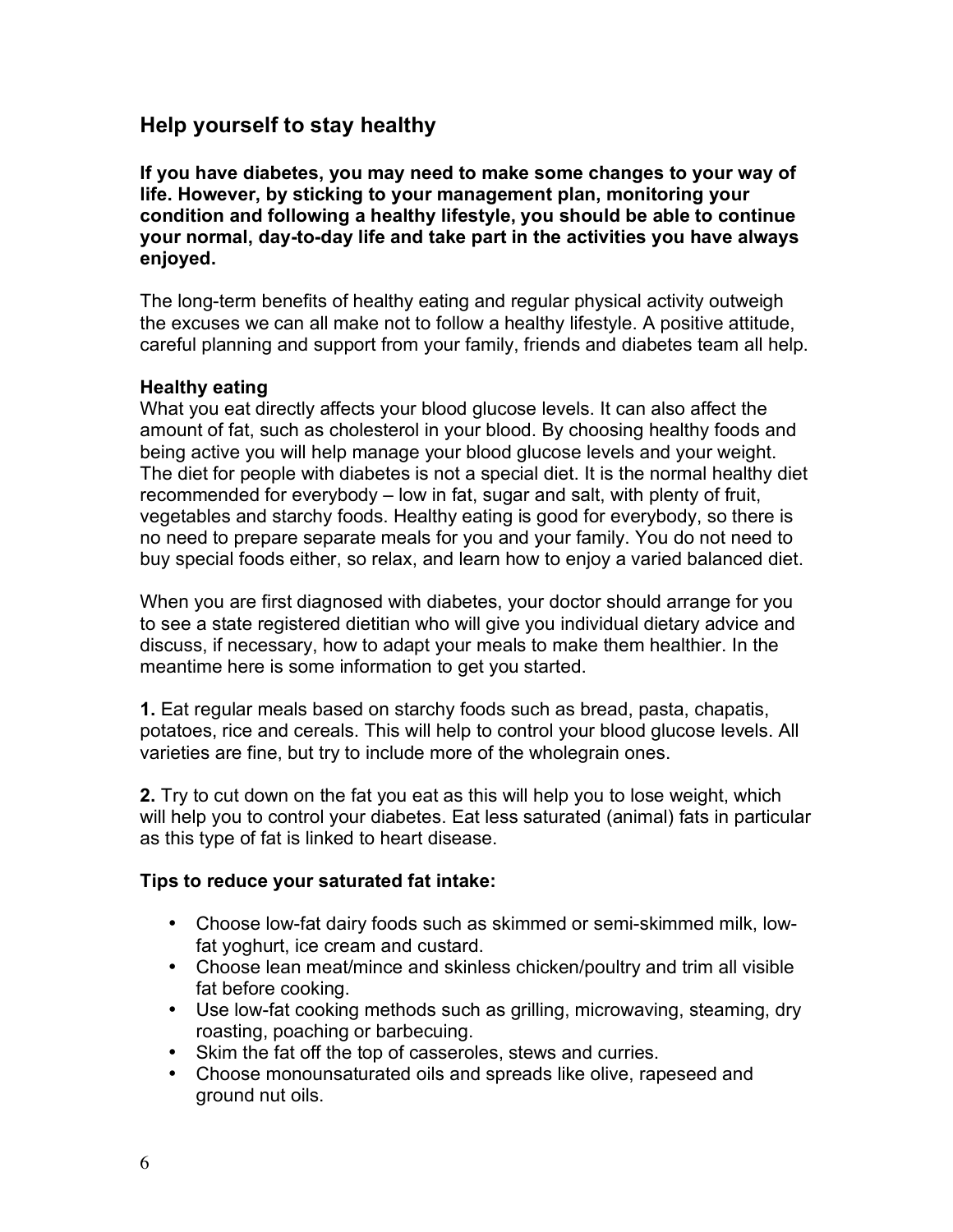**3.** Eat more fruit and vegetables – aim for at least five portions a day. People with diabetes can have any fruit and vegetables they like. All fruit and vegetables are low in fat and calories and are a good source of vitamins and minerals. Fruit makes an ideal snack.

**4.** Cut down on sugar and sugary foods. This does not mean you need to have a completely sugar-free diet. Choose diet, low sugar or sugar-free squashes and fizzy drinks as sugary drinks can cause blood glucose levels to rise quickly.

**5.** Use less salt. Avoid putting salt on the table and reduce or leave out salt in cooking. Try flavouring foods with herbs and spices instead of salt. Choose salt reduced versions of processed foods.

**6.** You don't need to give up alcohol just because you have diabetes. Drink alcohol in moderation – that's two units of alcohol a day for a woman and three units a day for a man.

## **1 unit = 1 glass of wine or 1/2 pint of beer or 1 measure (25mls) of spirits**

**7.** If you are overweight, losing weight will help control your diabetes and will also reduce your risk of heart disease, high blood pressure and stroke. Aim to lose weight slowly over time (1-2lbs or 0.5-1kg per week) rather than crash dieting. Even if you don't manage to get to your ideal weight, losing a small amount and keeping it off will help with your blood glucose control and improve your overall health.

**8.** Don't be tempted by foods or drinks labelled as being 'diabetic'. They are expensive, unnecessary and have no added benefit for people with diabetes.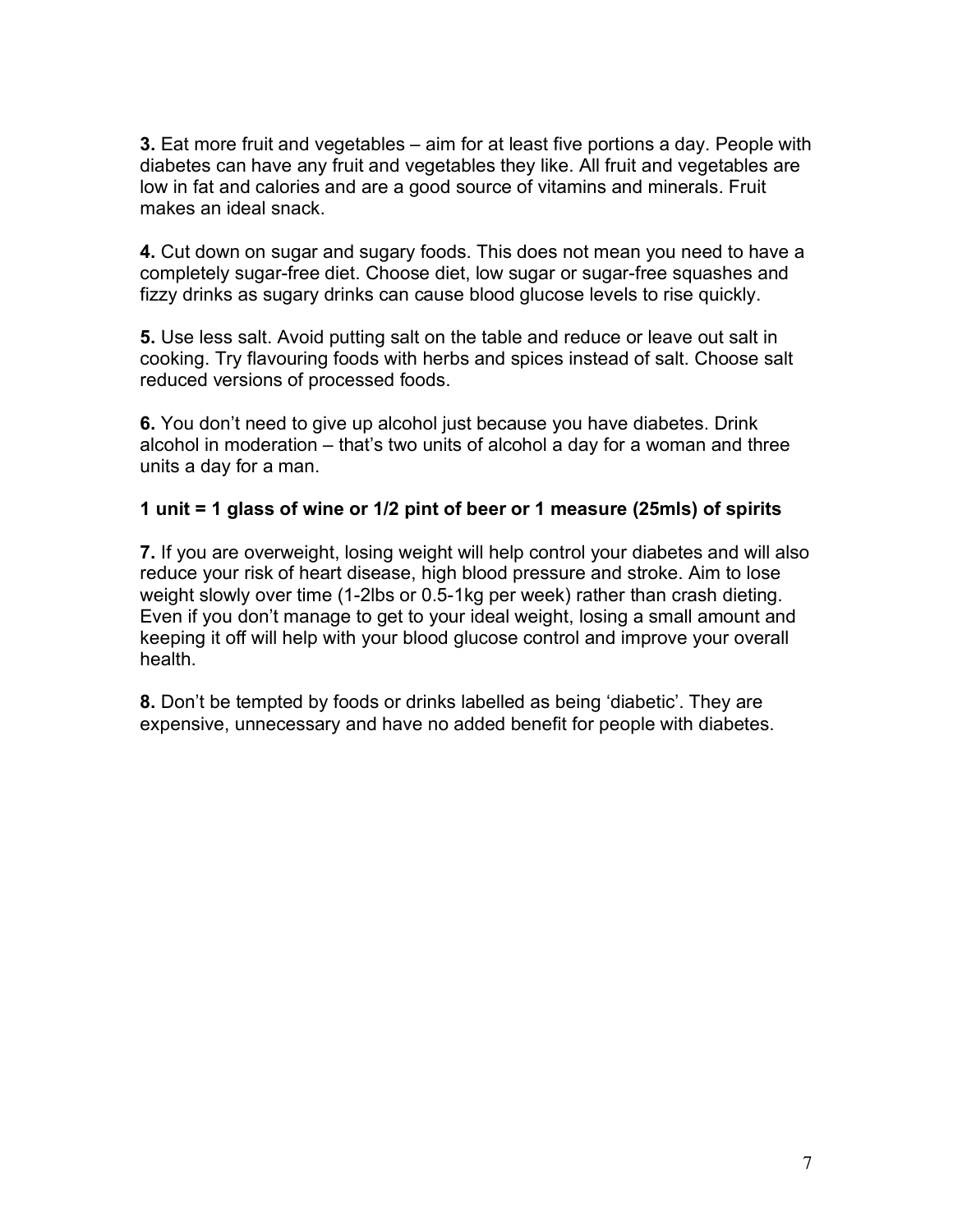## **Starting out**

Starting to eat healthily can be challenging, especially if you are not sure what foods to buy. This list below is to give you an idea of the sorts of foods to keep stocked up with so you and your family always have healthy alternatives to choose from.

**Starchy carbohydrates – include with each meal Breakfast cereals** low fat, high fibre varieties. **Bread and crumpets** white, wholemeal or wholegrain, English muffins, pitta bread. **Crackers, crispbread or cracker bread** low fat, high fibre varieties.

**Pasta and noodles** all types.

**Rice white or brown.** Try basmati.

**Potatoes** white and other varieties such as cassava, sweet potato and plantain.

## **Fruit & veg – eat in large amounts**

**Fruit** fresh, tinned in natural juice, frozen or dried.

**Vegetables** fresh, frozen or canned (salt reduced is best).

## **Meat & alternatives – eat moderate amounts**

**Meat** lean red meat, skinless chicken, turkey.

**Fish** especially oily fish such as mackerel, sardines, pilchards, salmon – fresh,

frozen fillets or tinned in water, brine or tomato sauce.

**Beans and lentils** dried or tinned, baked beans, kidney beans, chick peas, soy beans.

**Tofu, TVP, soy substitutes and Quorn.**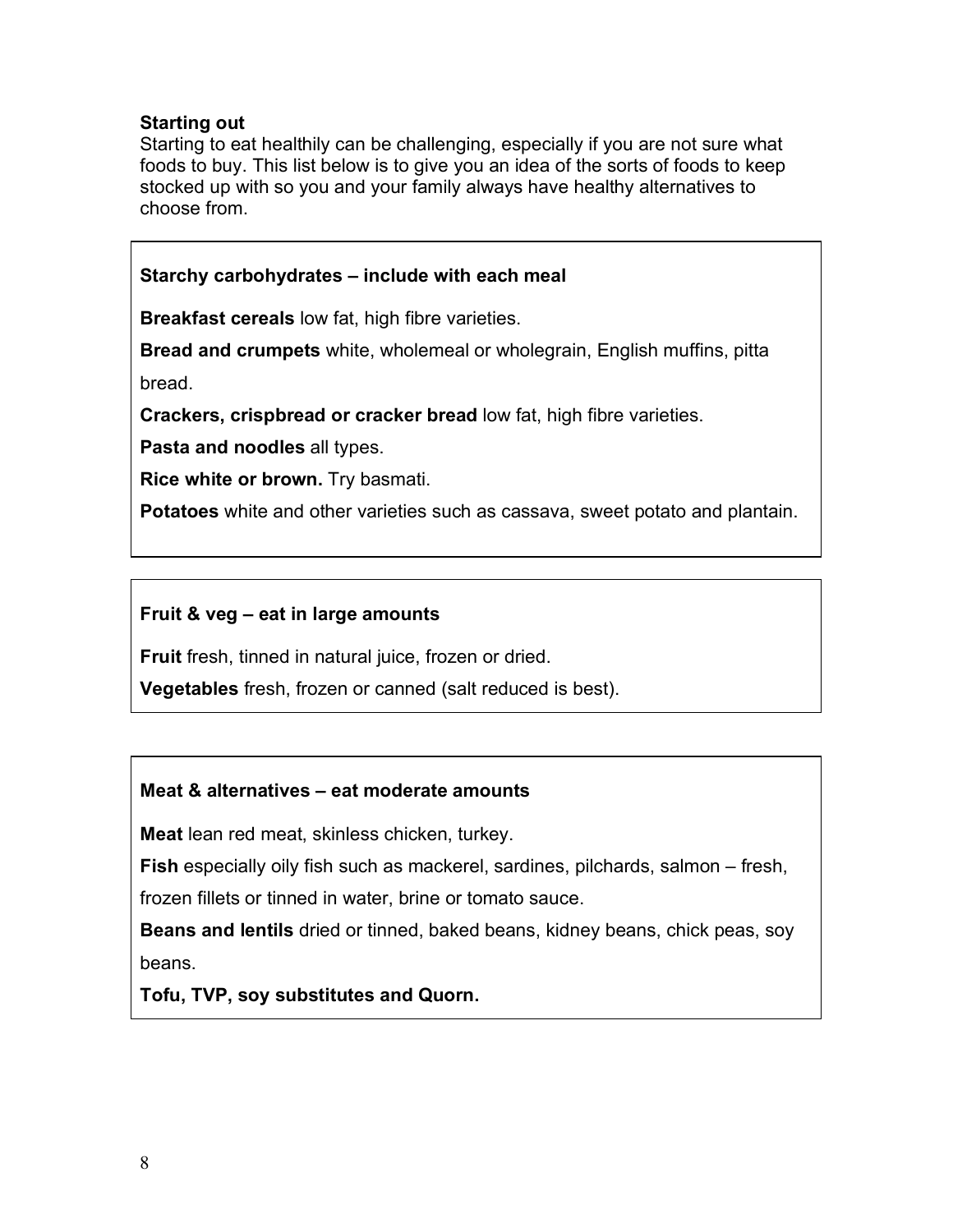## **Dairy – eat moderate amounts**

**Milk or alternatives** semi-skimmed/skimmed milk/soy drink (calcium fortified), fresh or powdered.

**Yogurt and fromage frais** low-fat flavoured or natural.

**Cheese** low-fat soft cheese, reduced fat hard/sliced cheese.

## **Fats & oil – eat small amounts**

**Margarine** monounsaturated such as rapeseed, olive or groundnut based

spreads.

**Oil** monounsaturated such as olive and rapeseed.

#### **Sugar**

Sugar does not need to be excluded completely from your diet if you have diabetes. Although sugar should be limited as part of healthy eating, good blood glucose control can still be achieved when sugar, and sugar-containing foods are eaten.

Dietary management of diabetes depends more on eating regularly, basing meals on starchy carbohydrate foods like pasta and including more fruit, vegetables and pulses. The main thing to consider is the overall balance of what you're eating – with the emphasis on long-term health and weight control.

Sugary drinks and sweets cause blood glucose levels to rise quickly. For sweet foods like cakes and biscuits, it is more important to choose low fat varieties like scones, tea cakes, fruit loaf, ginger nuts and garibaldi biscuits.

#### **Intense sweeteners (artificial sweeteners)**

Intense sweeteners can be used, if preferred, to sweeten drinks and foods. They are virtually carbohydrate and fat free and do not affect blood glucose levels.

When using intense sweeteners or products sweetened with them, it is recommended that you use a variety so you don't consume too much of any type.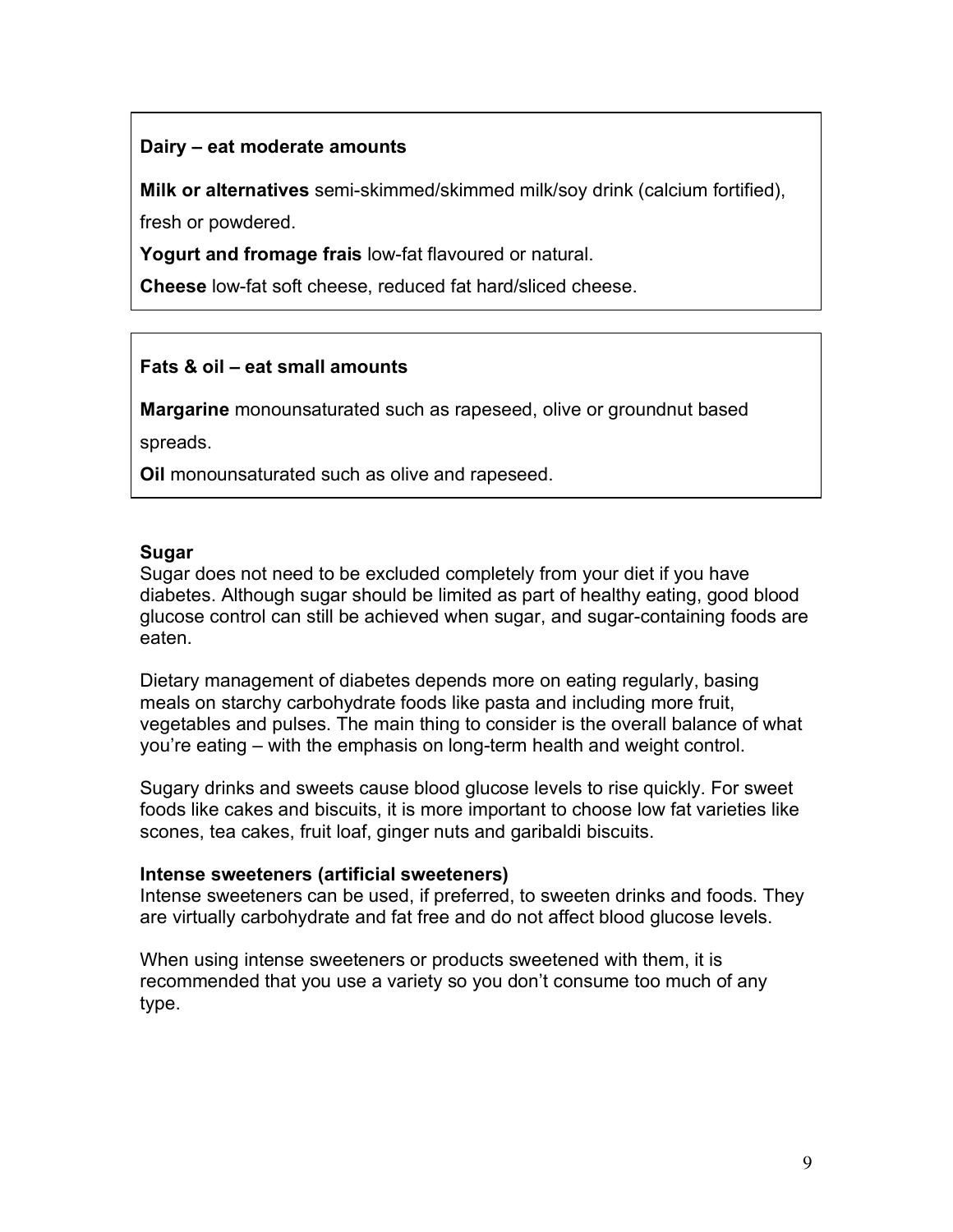# **Physical activity**

As well as healthy eating and medication, physical activity is an important part of diabetes management. Even small changes in activity can help you lead a healthier lifestyle. Remember to discuss any activity plans with your doctor or diabetes team before you start.

## **Physical activity helps to:**

- regulate blood glucose levels
- make insulin work more effectively
- reduce weight
- improve blood cholesterol and blood pressure
- prevent coronary heart disease.

The more active you are, you will also find the more energy you have and the less stressed you feel.

Planning is very important when starting to increase your activity levels. With good planning it can be fun, safe and very rewarding. The key is to set short-term achievable goals and build up gradually. To prevent injury and muscle soreness, which can make you lose motivation, it is important to warm up, cool down and stretch.

#### **How much should you be doing?**

Build up to at least 30 minutes of physical activity that makes you feel a bit out of puff on most, preferably all, days of the week, but remember even if you can't manage 30 minutes a day every bit counts.

#### **Which activity?**

Do something that you enjoy, such as gardening or going for a walk. You are more likely to stick at it and make it a habit. Also think of movement as an activity opportunity, so take the stairs instead of the lift, get off the bus one stop earlier and walk the rest of the way ,or do housework to music.

For most people, walking is the easiest and most convenient form of physical activity. Some other activities you might like to try are swimming, bowling, golf, tennis, dancing and cycling.

#### **Special considerations Insulin and tablets**

If your diabetes is treated with insulin or sulphonylurea tablets there are precautions you need to take when being physically active. You should monitor your blood glucose level before and after activity, as activity lowers blood glucose levels. If your blood glucose level is less than 4mmol/l before you start, you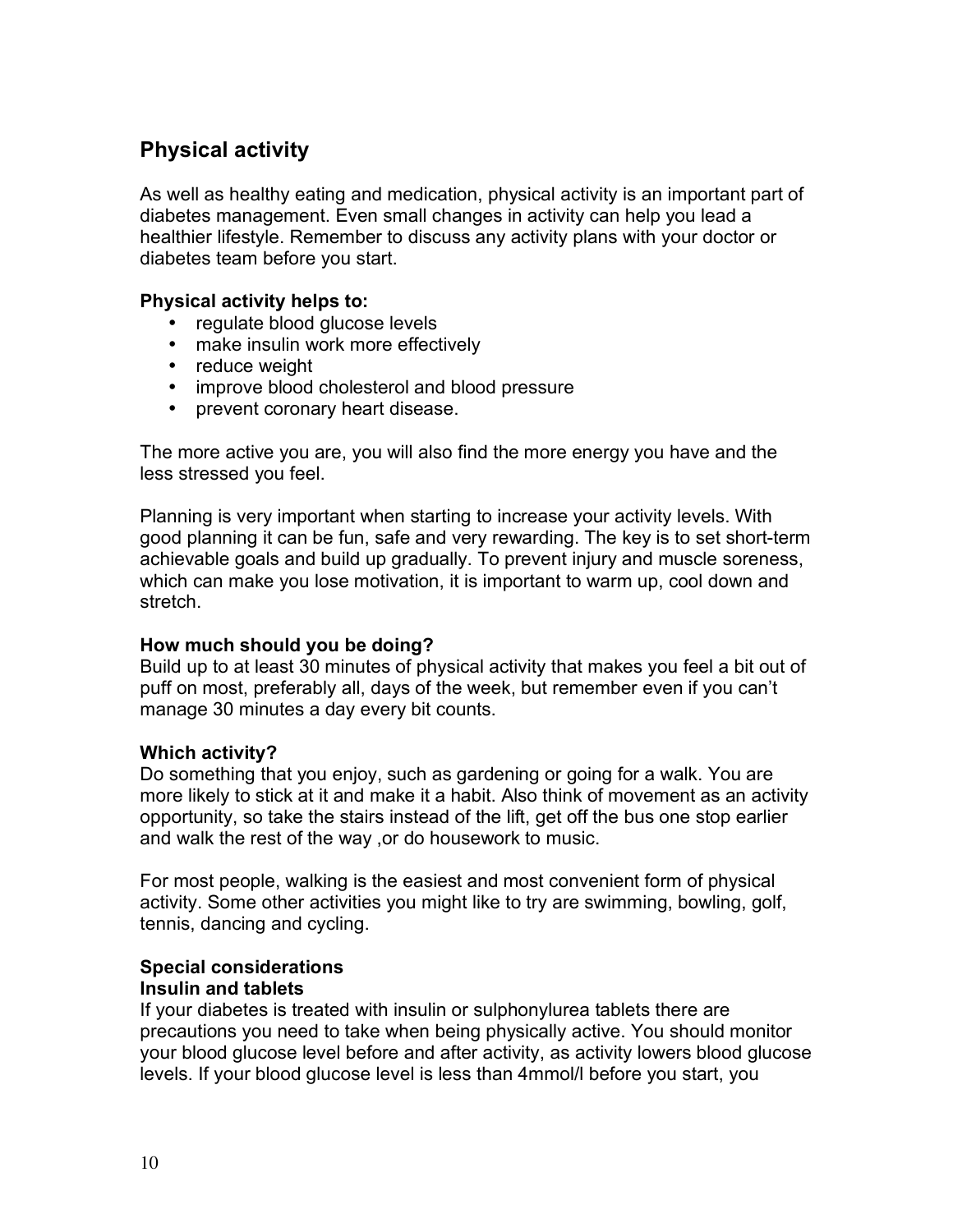should have a sugary drink, glucose tablets or sweets, and follow it up with some starchy carbohydrate, like a sandwich.

Remember to always keep a sugary drink, glucose tablets or sweets handy whenever you are being active.

If your diabetes is treated with insulin, your injection site should be away from areas used during your activity. For example, if you are going cycling, it is better not to inject into your legs.

## **Carbohydrates**

The amount of extra carbohydrate you will need and the adjustments you need to make to your diabetes treatment (insulin or tablets) will depend upon a number of things.

- how often you are physically active
- when you are physically active
- the intensity and duration of the activity.

However, with frequent blood glucose monitoring before, during and after physical activity you will get to know how your body responds to doing a particular activity and adjust your medication or treatment accordingly. For more information please speak to your diabetes team.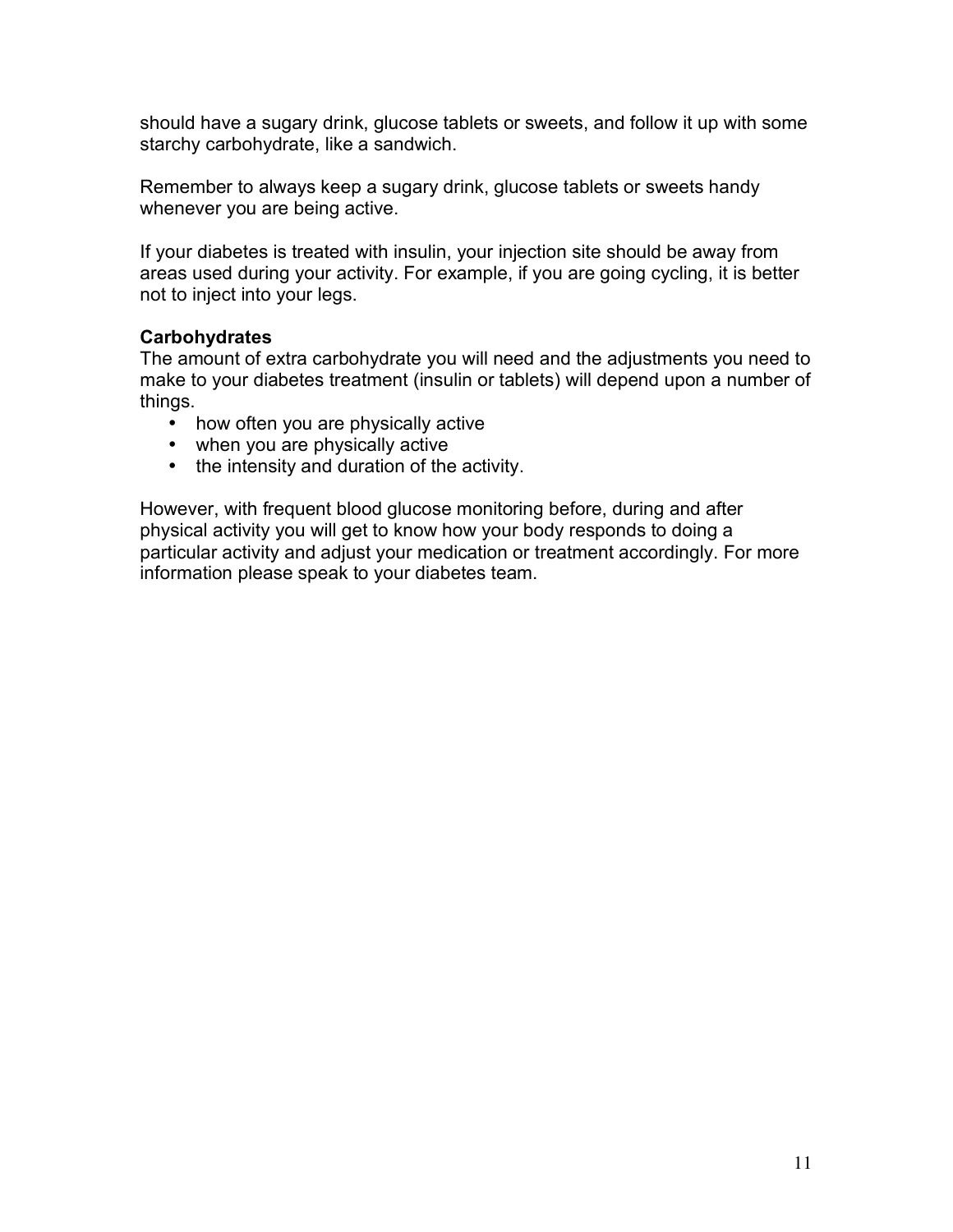## **How is diabetes managed?**

#### **Although diabetes cannot yet be cured, it can be managed very successfully.**

The aim of diabetes management is to keep blood glucose levels as near to normal as possible (4–7mmol/l before meals and up to 10 mmol/l two hours after a meal).

## **Type 1 diabetes**

People with Type 1 diabetes need injections of insulin and also need to eat healthily, having meals that contain the right balance of foods. In addition, regular physical activity is recommended.

#### **Insulin and Type 1 diabetes**

Insulin cannot be swallowed because it is destroyed by the digestive juices in the stomach. People with this type of diabetes commonly take either two or more injections of insulin each day.

If you or someone close to you needs insulin injections, your doctor or diabetes nurse will talk to you, show you how to do them and give you support and help. They will also show you how you can do a simple blood or urine test at home to measure your glucose levels.

This will enable you to adjust your insulin, food and activity according to your daily routine. Your doctor or diabetes nurse will advise you what to do if your glucose level is too low.

If you have Type 1 diabetes, your insulin injections are vital to keep you alive and you must have them every day.

#### **Type 2 diabetes**

People with Type 2 diabetes need to eat a healthy diet that contains the right balance of foods and take regular physical activity (see page 14). If you are overweight, it will help your diabetes if you lose some weight and keep it off.

If your doctor or diabetes nurse finds that this alone is not enough to keep your blood glucose levels normal, you may also need to take tablets.

#### **Tablets and Type 2 diabetes**

There are several types of tablets for people with Type 2 diabetes. Some types help you to produce more insulin. Other types help your body to make better use of the insulin that you do produce. Another type of tablet slows down the speed at which the body absorbs glucose from the intestine.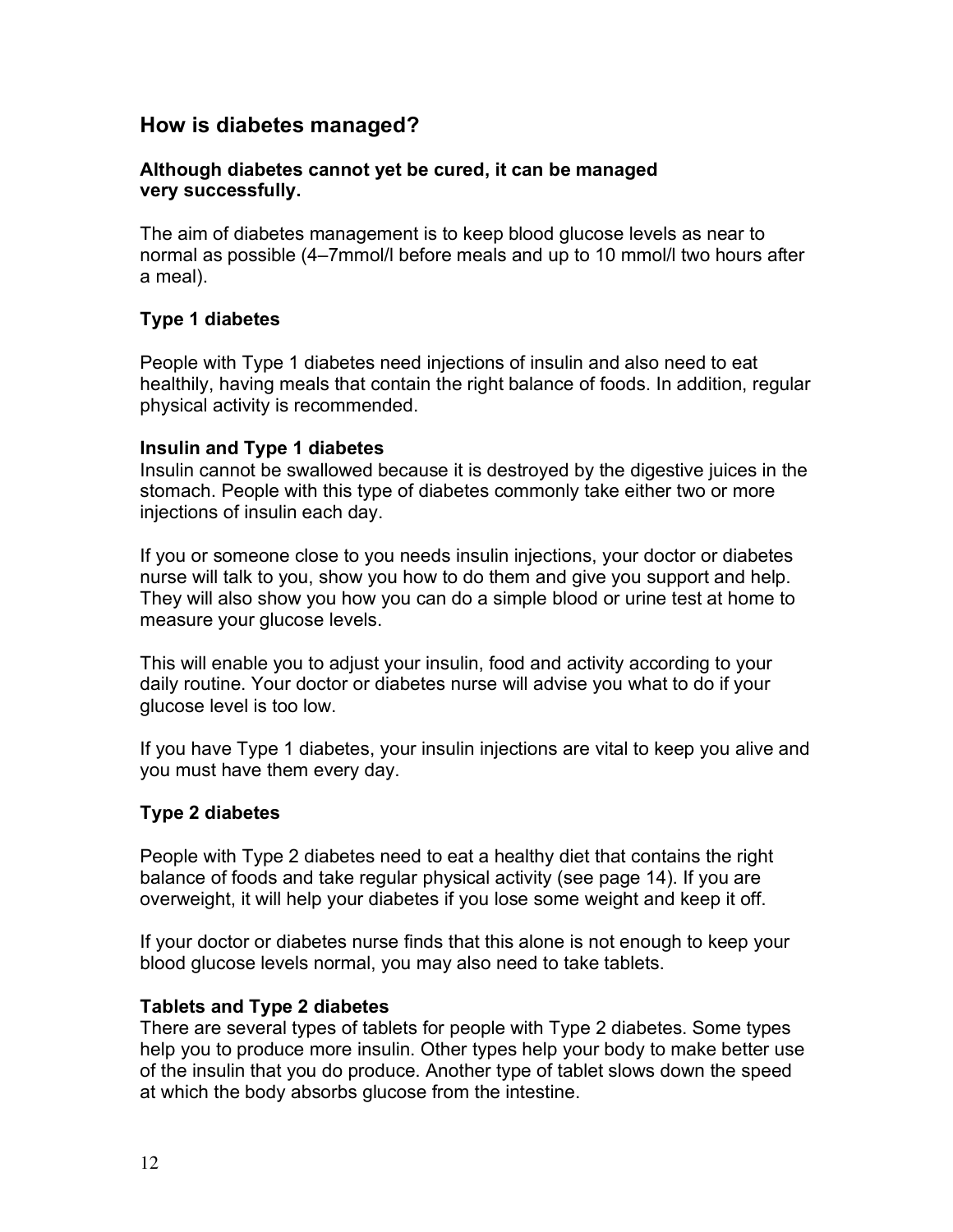Your doctor will decide which kinds of tablets are going to work best for you and may prescribe more than one kind. Your doctor or diabetes nurse will tell you all about the tablets, when to take them, and how to monitor your blood or urine glucose levels.

Eventually even several types of tablet may not be enough to keep your blood glucose levels normal and your doctor may advise you to take insulin as well as, or instead of, your tablets.

If you do need to take tablets or insulin, a healthy diet and physical activity remain an important part of managing your diabetes.

## **Staying healthy**

People with diabetes have a higher risk of developing diabetes complications, including heart disease, stroke, high blood pressure, circulation problems, nerve damage and damage to the kidneys and eyes.

Finding out as much as you can about diabetes will better help you to manage the condition. Ask your diabetes team what diabetes education courses there are in your area. Additionally there are many emotions associated with having diabetes and you might benefit from talking to your diabetes team about how you are feeling or talking to others with diabetes for support.

#### **Blood glucose levels**

By keeping good blood glucose levels you significantly reduce the risk of developing long-term complications.

Blood glucose levels are measured in millimols per litre of blood or mmol/l. You should aim for a level of 4–6mmol/l before meals and up to 10mmol/l two hours after meals. Your doctor or diabetes nurse will advise you on the range of blood glucose monitors available to measure your blood glucose levels and what to do with the results. You may also wish to monitor your glucose levels by testing your urine. Speak to your doctor or diabetes nurse about which method of testing is best for you.

#### **HbA1c levels**

Your long-term blood glucose levels (HbA1c) should be checked every three or four months, especially after a change in your treatment, but if not then at least once a year. This level is measured as a percentage and should ideally be 6.5 per cent or below.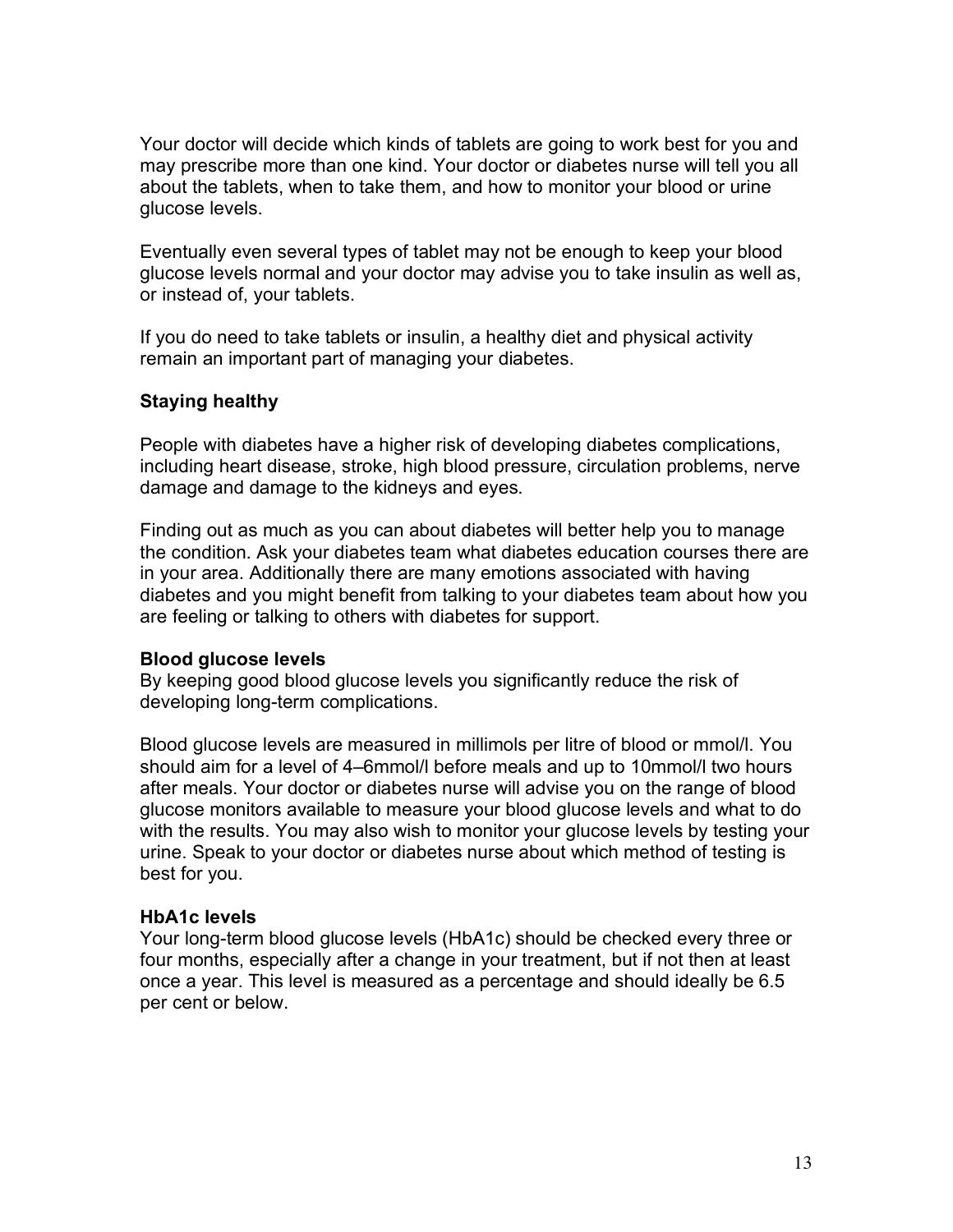#### **Blood pressure levels**

Good blood pressure levels are important in reducing your risk of heart disease and stroke. Your blood pressure should be measured regularly when you visit your doctor.

Ideal blood pressure is below 130/80mmHg. Ways to help reduce your blood pressure include reducing your weight by eating a diet low in fat, reducing salt intake, alcohol and stress levels, being regularly physically active and giving up smoking.

If your blood pressure is still high after trying these things, your doctor will prescribe tablets to help bring it down.

#### **Blood fats (lipids)**

Having too much fat in the blood can contribute towards heart disease and stroke. Blood fats include cholesterol and triglycerides. Ideally your triglyceride level should be less than 1.7mmol/l and your total cholesterol level less than 4mmol/l.

You can help to reduce your blood fat by reducing your weight, following a low-fat diet, and being regularly physically active.

If your levels are high, your doctor may prescribe tablets to lower them.

#### **Weight**

Maintaining a healthy body weight is important for managing your diabetes. It helps reduce your blood glucose levels and benefits your overall health. Carrying excess fat around the middle increases your risk of heart disease.

Speak to your doctor or diabetes nurse for ways to lose weight.

For ideal waist circumference measurements, see below.

#### **Smoking**

Giving up smoking is one of the most positive things you can do to improve your health and reduce your risks of diabetes complications.

Speak to your doctor or call Quitline on 0800 169 0169.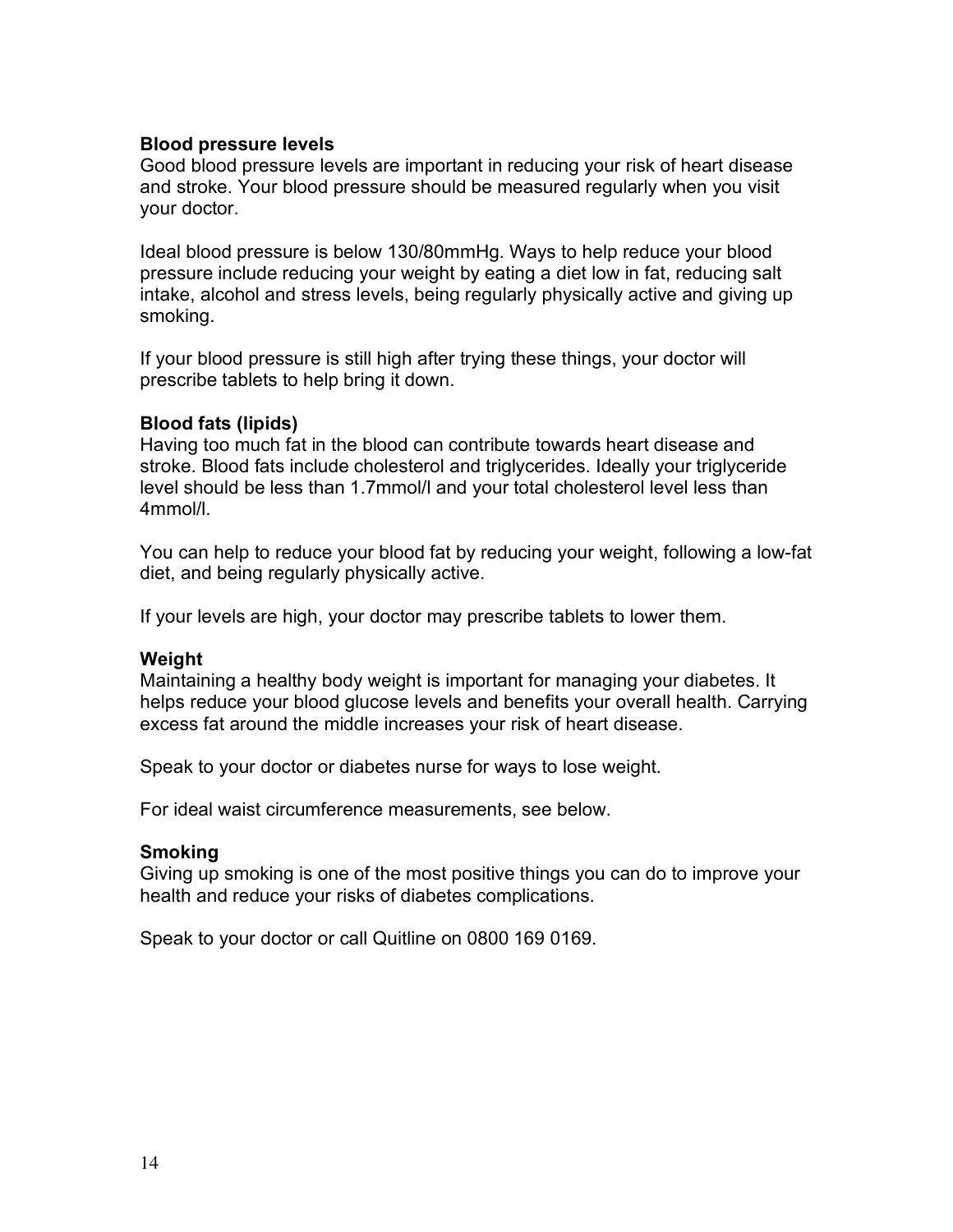| Ideal levels          |                                                                                                                       |
|-----------------------|-----------------------------------------------------------------------------------------------------------------------|
| Blood glucose         | 4-6mmol/l before meals and up to<br>10mmol/l two hours after meals                                                    |
| <b>Blood pressure</b> | Below 130/80mmHg                                                                                                      |
| <b>Blood fats</b>     | Triglyceride level less than 1.7mmol/l<br>Total cholesterol less than 4mmol/l                                         |
| HbA1c                 | 6.5% or below (but 7.5% or below for those at risk of<br>severe hypoglycaemia)                                        |
| Waist circumference   | Men: less than 94cm<br>South Asian men: less than 90 cm<br>Women: less than 80cm<br>South Asian women: less than 80cm |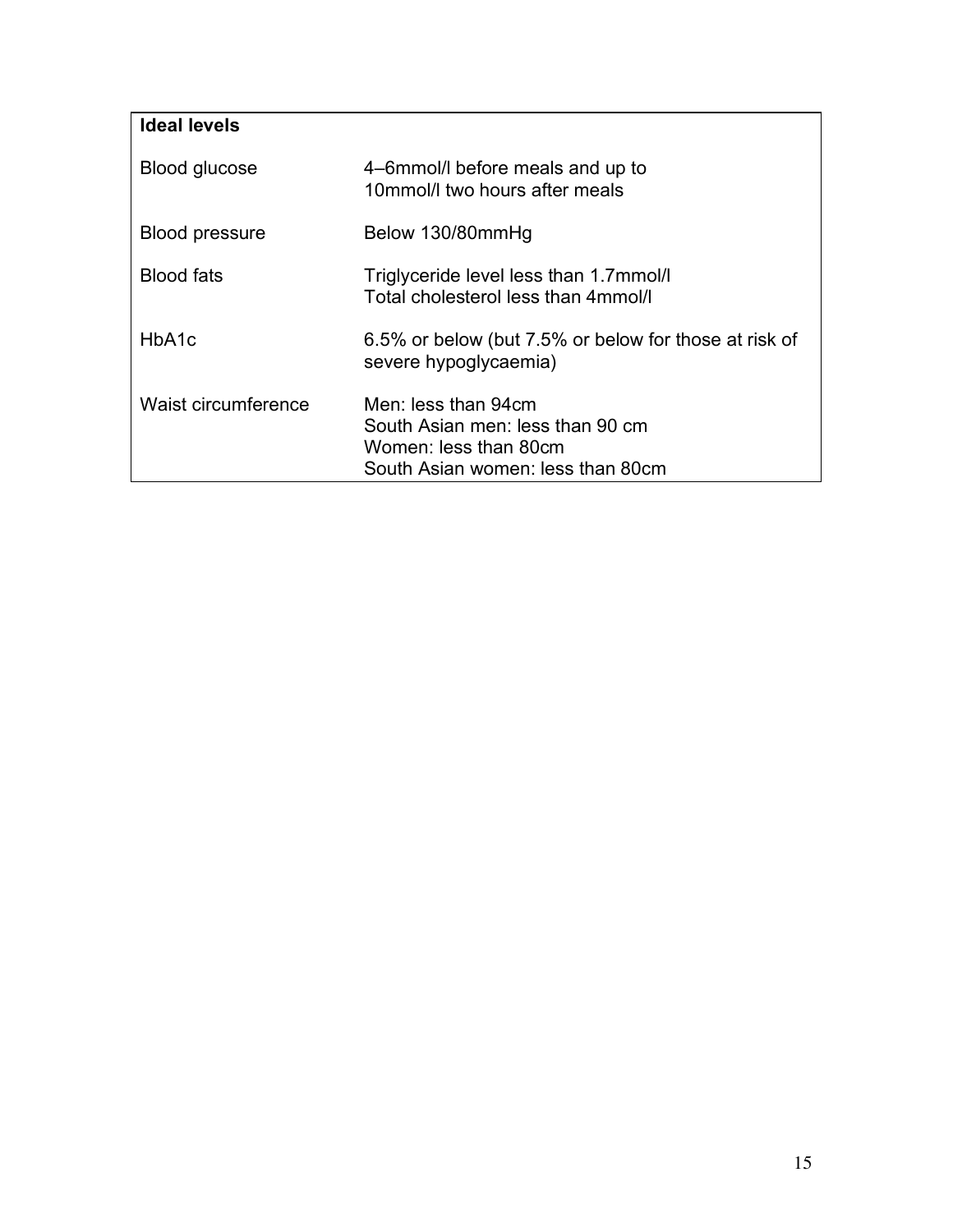# **About Diabetes UK**

Diabetes UK is the charity for people with diabetes, their family, friends and carers. Our mission is to improve the lives of people with the condition and work towards a future without diabetes. Diabetes UK is one of the largest patient organisation in Europe. We stand up for the interests of people with diabetes by campaigning for better standards of care. We are the largest funder in the UK of research into better treatments for diabetes and the search for a cure. We provide practical support and information and safety-net services to help people manage their diabetes.

#### **Did you know?**

There are over two million people in the UK diagnosed with diabetes and an estimated million have the condition but don't know it.

- Our website www.diabetes.org.uk has over 4,000 visitors a day.
- We have a network of offices throughout the UK see page 21.
- We have over 170,000 members.
- Diabetes UK Careline staff answer over 200 enquiries a day.
- We spend £5 million a year on diabetes research.
- We produce a wide range of magazines, books and leaflets covering all aspect of diabetes.

## **How can you help?**

You can be actively involved in the work Diabetes UK does.

- Become a member call free on 0800 138 5605
- Diabetes Campaigners Network for details call 020 7424 1000
- Email dcn@diabetes.org.uk www.diabetes.org.uk/campaigns/
- Fundraising ideas and events call 020 7424 1000
- Email community@diabetes.org.uk www.diabetes.org.uk/fundraise/
- Make a donation call 020 7424 1010 www.diabetes.org.uk/donate/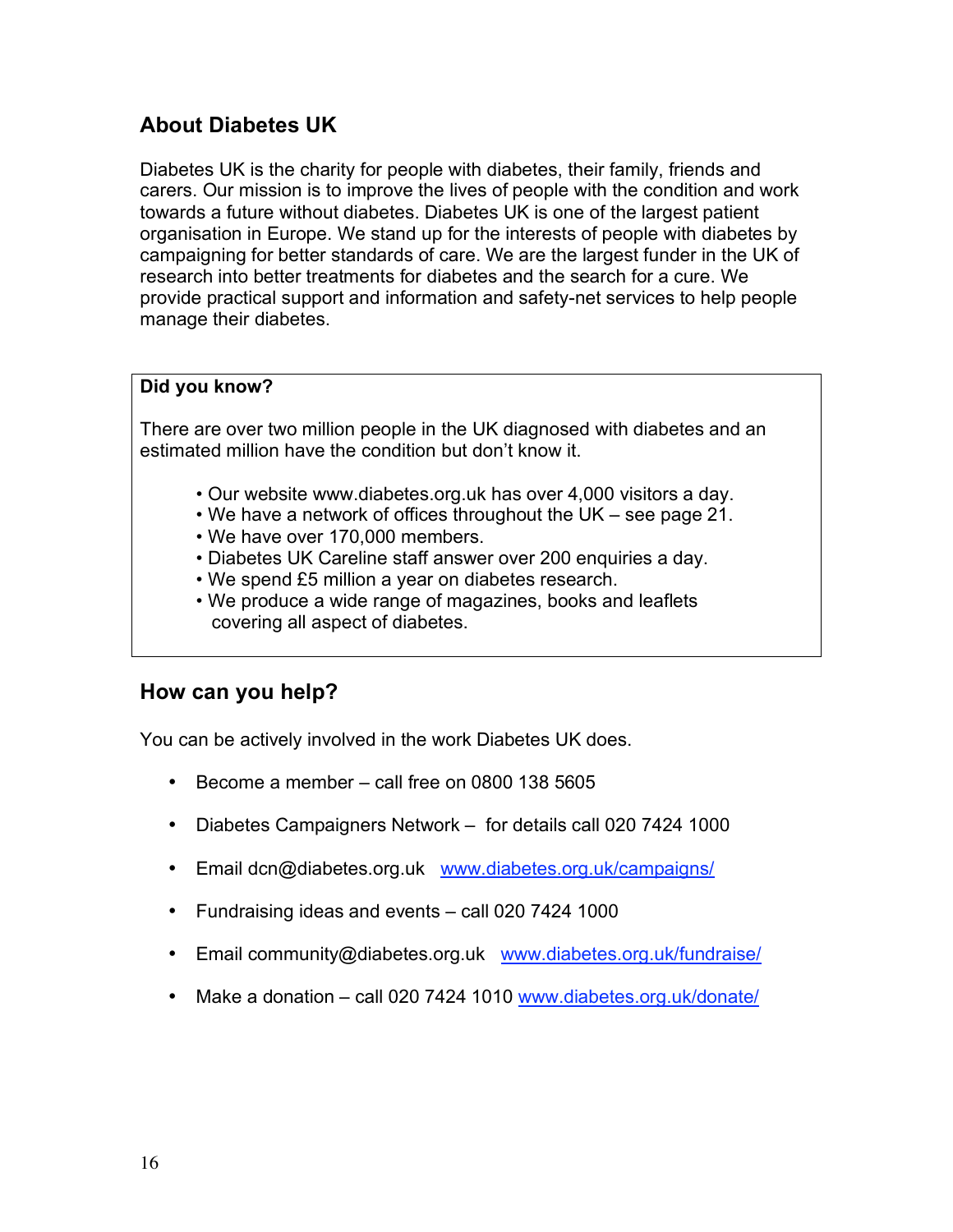# **Become a member of Diabetes UK**

Diabetes UK offers a membership scheme to help people attain good management of their diabetes.

Membership of Diabetes UK keeps you up to date with diabetes developments and connects you with a network of people who understand the condition.

### **As a member of Diabetes UK you can benefit from:**

- Our bi-monthly members' magazine, Balance.
- Confidential support and information from trained counsellors on Diabetes UK Careline, open during office hours.
- A wide range of publications.
- Diabetes UK's website www.diabetes.org.uk.
- Details of voluntary groups.
- Educational and support events.
- The opportunity to add your voice to that of Diabetes UK to campaign for better diabetes care across the UK.

**To become a member of Diabetes UK, call free on 0800 138 5605 or visit www.diabetes.org.uk/jointoday**

**For further information please call our Supporter Services on 0845 123 2399.**